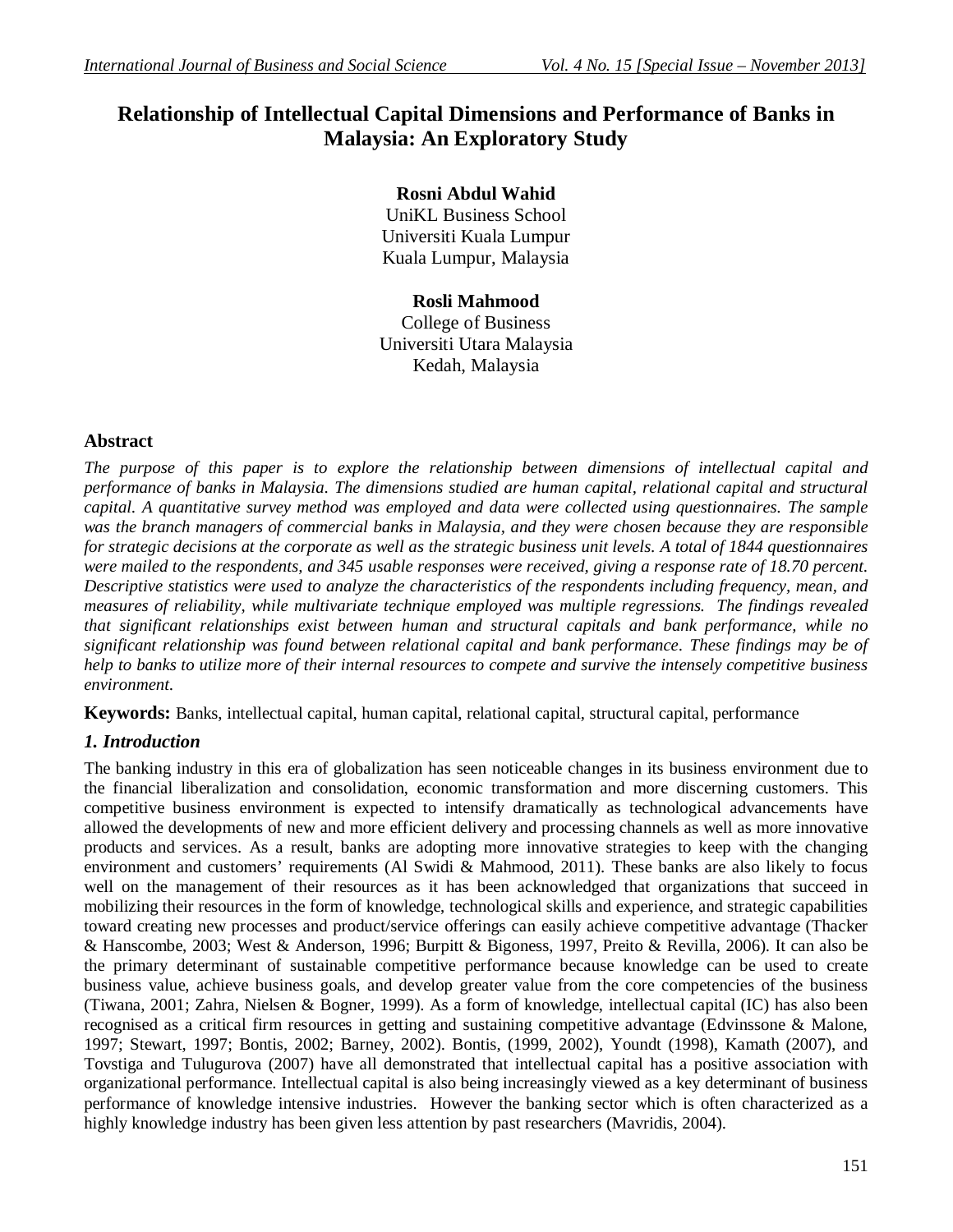Realizing the important roles of intellectual capital in providing a competitive edge and contributing towards better performance, it is the aim of this research to focus on intellectual capital relationship to the bank performance.

#### *2. Literature Review*

Intellectual capitals are intellectual materials that can be captured as assets, such as knowledge, information, intellectual property, and employees' experiences, commitments or capabilities (Barney, 2002). Although intellectual capital has being viewed as a key determinant of business performance, relatively little is known about how dimensions of intellectual capital individually and collectively affect a firm's performance (Tovstiga & Tulugurova, 2007). Hsu (2006) suggested that intellectual capital dimensions such as human capital, innovation capital and structural capital are crucial and act as integral knowledge in an organization. However, there is no consistency as to the types of capitals to include as dimensions of intellectual capital. Some studies examined dimensions from a classification and conceptual models perspective (Bontis, 1999, 2002; Van Buren, 1999; Pike, Rylander & Roos, 2002), while others measured dimensions of intellectual capital using accounting, financial and disclosure methods (Kamath, 2007; Goh, 2005; Mavridis, 2004). Thus, there is a need to examine more closely the specific dimensions of intellectual capital that are crucial to the firm performance.

Typically most firms have three forms of IC embedded in their people, structures, and customers. These are human capital, structural capital, and relational capital (Stewart, 2001; Grace, 2006; Curado & Bontis, 2007; De Castro & Saez, 2008; Hsu & Fang, 2009). Human capital is the knowledge, skills, experience, intuition, and attitudes of the workforce (Stewart, 1997), and can be enhanced by increasing the capacity of each worker (Teo, 1998). Structural capital includes patents, copyrights, and information-age assets such as data bases and software. These are organizational and technological elements that pursue integration and coordination within the firm (De Castro & Saez, 2008). Relational capital is the value of a firm's relationships with the people with whom it does business. It is the likelihood that these people will keep doing business with the firm (Stewart, 1997; Edvinsson & Malone, 1997). Firms with more human, relational and structural capital should be able to better enact their environment as well as respond and adapt to environmental changes (Gold, Malhotra & Segars, 2001).

It also increases the firm's information processing capacity through the creation of lateral relations and investments in information system (Reeds, 2000; Youndt, 1998), and these bolster the firm's performances. From a human capital perspective, an increase in employee skills, knowledge and abilities most likely translates into increased performance because it generates new ideas and techniques that can be embodied in production equipment and processes (Saa-Perez & Garcia-Falcon, 2002; Reeds, 2000). It may also initiate changes in production and service delivery method, and improves the link between employees, managers, and customers. In relational capital, the knowledge tied up in relationships among employees, customers, suppliers, alliance partners, and trade associations may lead to process innovation and better problem solving. These tend to increase production and service delivery efficiencies, thereby reducing organizational costs (Marinova, 2004; Lee & Choi, 2003; Reeds, 2000; Youndt, 1998). Structural capital can improve firm performance by reducing its operational costs. Structural capital embedded in routines, procedures, and information systems can help filter information as well as direct and simplify information processing, and organizational sense making, all of which should diminish organizational costs (Reeds, 2000; Garvin, 1993). Based on these discussions, the following hypotheses are formulated:

H1: There is significant relationship between human capital and performance of banks in Malaysia.

H2: There is significant relationship between relational capital and performance of banks in Malaysia.

H3: There is significant relationship between structural capital and performance of banks in Malaysia.

### *3. Methodology*

#### **3.1 Population and Sampling Frame**

The population used for this study was the branch managers of locally incorporated commercial banks in Malaysia. The local banks were chosen because these banks have extensive branch networks, even in rural areas. The sampling frame was obtained from the Association of Banks Malaysia (ABM). The key informants were branch managers and the choice of the banking industry makes the sample homogeneous. Branch managers were chosen because they are responsible for strategic decisions at the corporate level and the strategic business unit level, and therefore they are in the best position to describe the various organizational characteristics of their banks (Dwairi, 2004; Mahmood & Abd Wahid, 2012).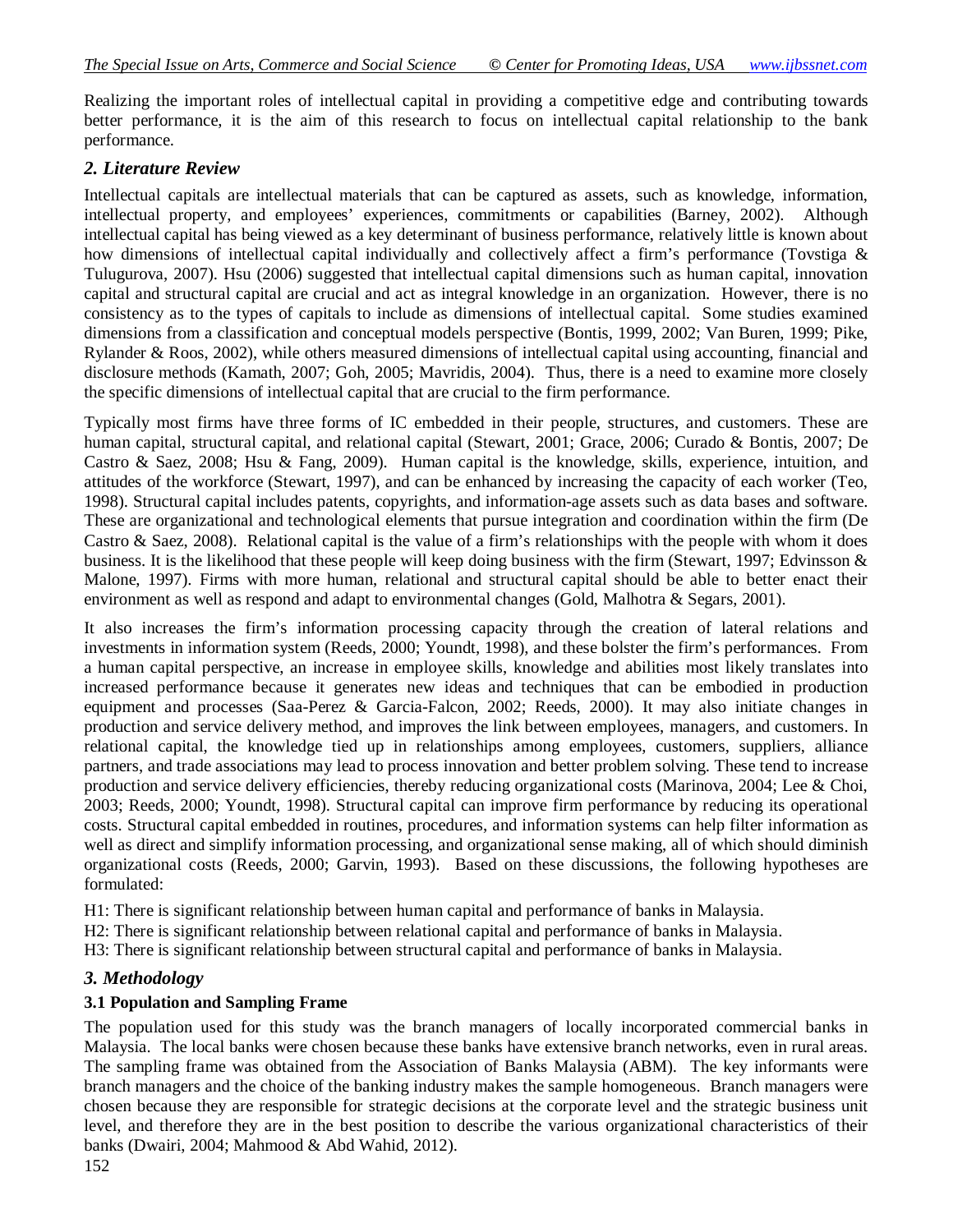Furthermore, this study focused more on the organizational capabilities that are more closely related to branch management rather than top management. This study also aimed to measure those responsible for the execution of strategy, not the top management who formulated it. Thus, collecting information from the branch managers would well support the focus of this study. A total of 1844 branch managers from the sampling frame were sent with the questionnaires and 360 completed questionnaires were returned with a response rate of 19.52 percent. This response rate is acceptable considering the fact that mail survey response rates of over 30 percent are rare, and are frequently as low as 5 to 10 percent (Alreck & Settle, 1995). Fifteen returned questionnaires were later detected as outliers and were deleted from the data.

## **3.2 Questionnaire Design**

Data for this study were collected using a survey questionnaire research instrument. It is the logical way to measure intangible constructs such as perceptions and attitudes. Questionnaire also can provide an efficient and versatile data gathering technique (Babbie, 1990). Although questionnaire may results in data bias due to time of measurement effects and the inability to measure any changes in attitudes, perceptions, or behaviours, it is still the most prevalent data collection method used to measure intellectual capital, and business performance (Youndt, 1998; Bontis, 2002; Dess & Robinson, 1984; Gupta & Govindarajan, 1984). This study proposed three definitional dimensions of intellectual capital, namely; human capital, relational capital, and structural capital. The instruments for these dimensions were adapted from a previous research by Youndt (1998). Although the instruments were previously tested for validity and reliability, some of the questions were slightly modified to make them more relevant to the purpose of this study. The questionnaire of the three dimensions each consists of five items and uses a five point Likert scale on which the respondents have to indicate the extent to which the items represent their bank's strategy. For measuring performance, a subjective approach developed by Dess and Robinson (1984) and Gupta and Govindaran (1984) was adopted. Past research has indicated that subjective measures can be consistent with objective measures, and were a reliable means for measuring performance (Dess & Robinson, 1984; Pearce, Robbins & Robinson, 1984; Venkatraman & Ramanujam, 1987). Moreover, subjective measures may increase the response rate where objective data are either not available or respondents not willing to reveal the information. The questionnaire consists of three items, and respondents were asked to rank the performance of their bank for the past three years based on a Likert type scale ranging from much lower (1) to much higher (5). A three year average performance measure was used in order to reduce the decision variation impact of the bank's annual financial report (Covin, Slevin & Heeley, 2001).

### **3.3 Pilot Study**

A pilot study was conducted prior to the beginning of the full study. The objectives of the pilot study were to establish that the respondents understand the questions in the survey, to solicit feedback for improvements to the instrument, and to determine the time required for the respondents to complete the survey (Robson, 2002; Cooper & Schindler, 2006; Good & Harding, 2003). The overriding objective of this pilot study was to improve the reliability and validity of the survey instrument and to enhance the psychometric properties of the scales (Nunnally, 1978). A convenience sample of thirty banks in Kuala Lumpur area was chosen for this pilot study. The branches represented all the nine domestic banks in Malaysia. The survey questionnaires were handdelivered to the selected branch managers and picked up a week later. Once all the thirty completed and usable questionnaires were obtained, the pilot study was completed. The responses showed the general ease of completion of the questionnaire, and there were no comments or improvement suggestions from the participants. Therefore, no further adjustments were needed. In addition, a reliability test was conducted to examine the internal consistency of the instruments employed in this study. The reliability test was conducted on the 30 completed questionnaire obtained during the pilot test, and the results are shown in Table 1 below:

| No. | Variable           | No. of Items | Alpha Value |
|-----|--------------------|--------------|-------------|
|     | Human capital      |              | .899        |
| ٠.  | Relational capital |              | .843        |
|     | Structural capital |              | .811        |
|     | Performance        |              | .853        |

## **Table 1: Results of the reliability test**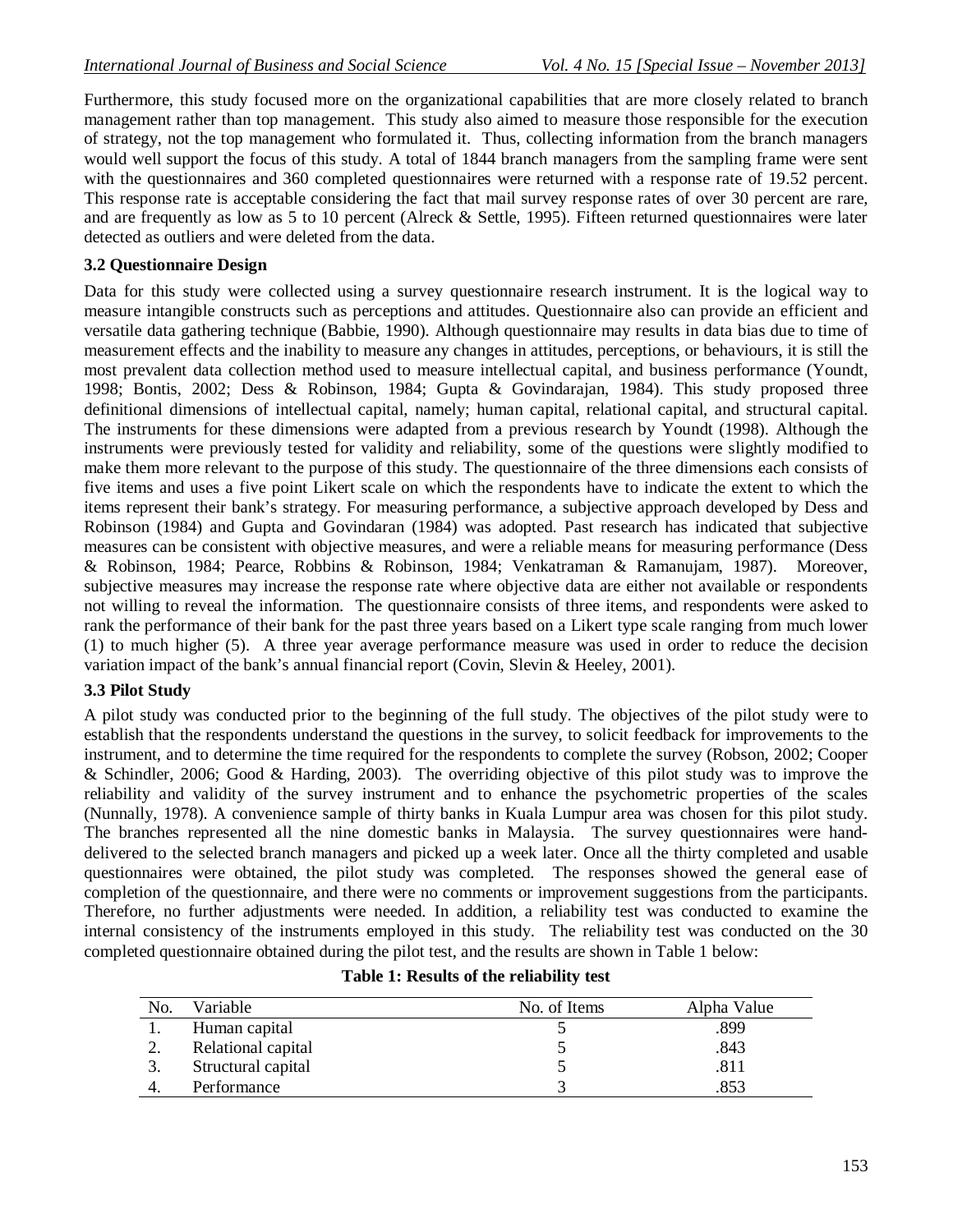#### **3.4 Factor Analysis**

Factor analysis was used to check construct validity on all of the scales. The results would be used to primarily determine the dimensionality of constructs. The results of the factor analysis were based on two measures. The first is the Kaiser-Meyer-Olkin (KMO) measure. The KMO measures the sampling adequacy. According to Kaiser (1974), KMO is an index used for comparing the magnitudes of the observed correlation coefficient to the magnitudes of partial correlation coefficient. If the sum of the squared partial correlation coefficient between all pairs of variables is small when compared to the sum of the squared correlation coefficient, the KMO will be closer to one (1.0). The closer the value of KMO is to one, the more appropriate the factor analysis will be. The further the value of KMO from one, the less appropriate the factor analysis for the sampling population (Kaiser, 1974). Bartlett's test for sphericity was also used to determine the suitability of data for the factor analysis. Bartlett's test for sphericity indicates whether the correlation matrix is an identity matrix, which indicates that the values are unrelated. Very small significance levels (less than 0.05) indicate that they are probably significant relationships among the variables. A high significance level may indicate that the data are not suitable for factor analysis.

Second, is the factor loading or communality among the scale items. The loadings reflect the strength of the relationship between a scale item and a particular construct or factor. The higher the loading, the better the representation that particular item has on the factor. Hair et al., (2006) recommended that factor loadings greater than 0.30 are the minimum requirement; loadings of 0.40 are considered more important; and loadings of 0.50 or greater are considered significant. Based on this guideline, items that have factor loadings of lower than 0.30 should be discarded. However, to minimize the deletion of items from the established measures to ensure that the level of comparability with previous studies was not decreased, the coefficient alpha was taken into consideration as well. If the deletion of a low factor-loading item helped to substantially improve a coefficient alpha, then that item was deleted.

The factor analysis procedure of SPSS was performed to determine the constructs. Varimax rotation, an orthogonal technique, was used to maximize the spread between factors and simply the analysis of the results. All items with factor loadings above 0.30 were considered (Hair et al, 2006). The first scale by factor analysis measures intellectual capital, and varimax rotation analysis was conducted on the 15 item scale. Prior to performing this analysis, the suitability of the data for factor analysis was assessed. Statistical measures to assess the factorability of the data were conducted through Kaiser-Meyer-Olkin (KMO) to determine the measure of sampling adequacy. Table 2 below shows the KMO value of 0.924, which can be considered as 'Marvelous' (Kaiser, 1974) and the Bartlett's Test of Sphericity, which is significant at p<0.001. Therefore the sample is adequate for factor analysis.

| Kaiser-Meyer-Olkin Measure of sampling Adequacy  |      | .924     |
|--------------------------------------------------|------|----------|
| Bartlett's Test of Sphericity Approx. Chi-Square |      | 4575.233 |
|                                                  | Df   | 105      |
|                                                  | Sig. | .000     |

**Table 2: KMO and Bartlett's Test**

Table 3 shows the results of the factor analysis. The varimax rotated principal components exploratory factor analysis revealed a three factor structure that explained 69.04 percent of the variance. Only factors with a loading value of 0.30 and above were considered. Therefore no items were deleted. Eigenvalues for each factor were greater than 1.0. The three factors were designated as human capital (F2), relational capital (F1) and structural capital (F3). For five items attempting to measure human capital, the highest loading was 0.810 and the lowest 0.448. Five items were extracted for relational capital, and the highest loading was 0.791 while the lowest loading was 0.734. The five loadings attempting to measure structural capital have the highest and lowest loadings of 0.887 and 0.649, respectively.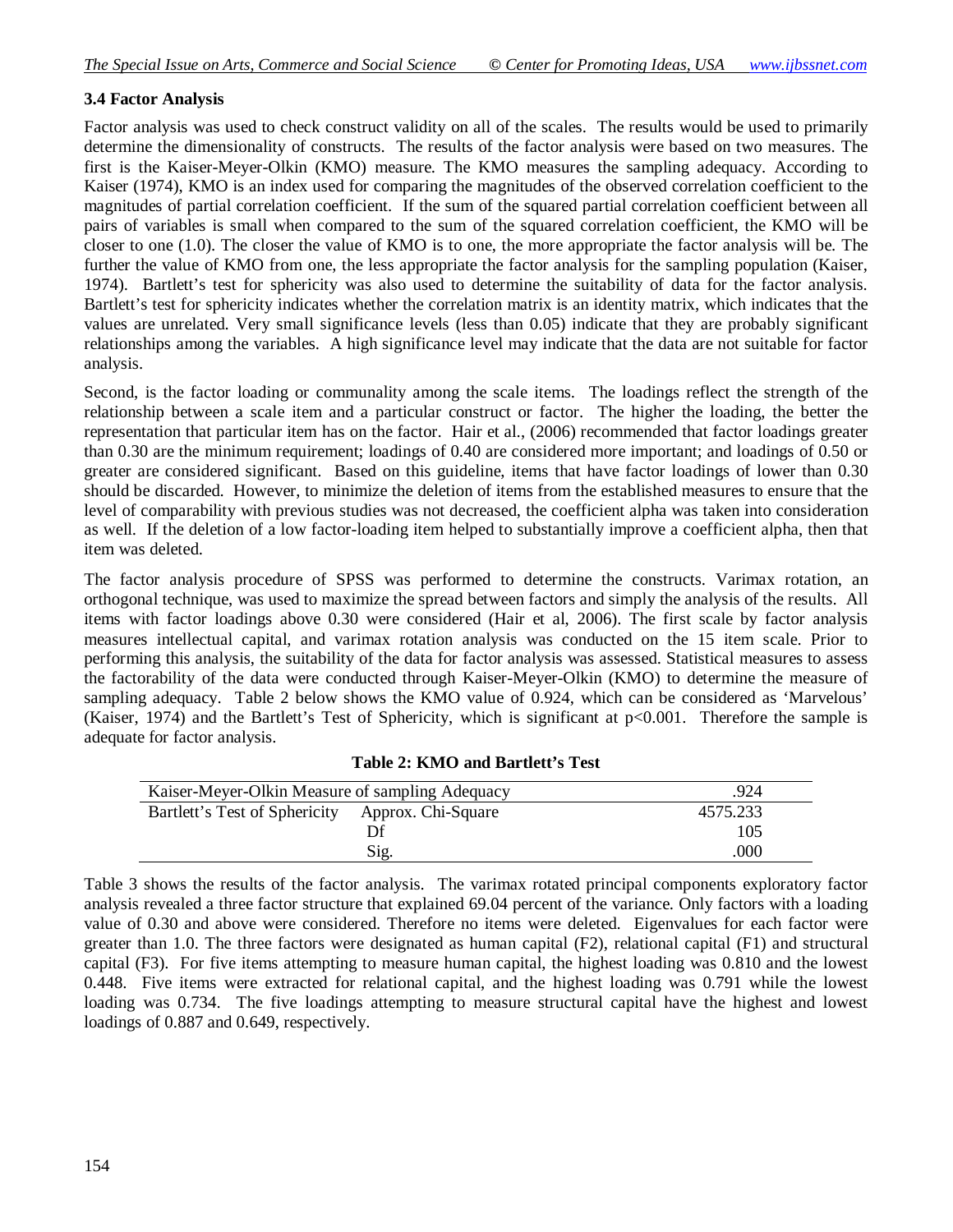| Items                                                                                                 | Factor 1 | Factor 2 | Factor 3 |
|-------------------------------------------------------------------------------------------------------|----------|----------|----------|
| Our employees are skilled at collaborating with each                                                  | .734     |          |          |
| other to diagnose and solve problems (6)                                                              |          |          |          |
| Our employees share information and learn from one                                                    | .786     |          |          |
| another $(7)$                                                                                         |          |          |          |
| Our employees interact and exchange ideas with                                                        | .791     |          |          |
| people from different areas of the bank (8)                                                           | .784     |          |          |
| Our employees have the capacity to partner with<br>customers, suppliers, alliance partners to develop |          |          |          |
| business solutions (9)                                                                                |          |          |          |
| Our employees apply knowledge from one area of the                                                    | .781     |          |          |
| bank to problems and opportunities that arise in                                                      |          |          |          |
| another $(10)$                                                                                        |          |          |          |
| Our employees are highly skilled (1)                                                                  |          | .647     |          |
| Our employees are widely considered the best in our                                                   |          | .810     |          |
| industry (2)                                                                                          |          |          |          |
| Our employees are creative and bright (3)                                                             |          | .591     |          |
| Our employees are experts in their particular jobs and                                                |          | .497     |          |
| functions $(4)$                                                                                       |          |          |          |
| Our employees are able to develop new ideas and                                                       |          | .448     |          |
| knowledge $(5)$                                                                                       |          |          |          |
| Our bank uses patents and licenses as a way to store                                                  |          |          | .691     |
| knowledge (11)<br>Our bank's knowledge is mostly contained in                                         |          |          | .814     |
| manuals, data base (12)                                                                               |          |          |          |
| Our bank's culture contains valuable ideas, ways of                                                   |          |          | .887     |
| doing business $(13)$                                                                                 |          |          |          |
| Our bank embeds much of the knowledge and                                                             |          |          | .755     |
| information in structures, systems, and processes (14)                                                |          |          |          |
| Our bank protects vital knowledge and information to                                                  |          |          | .649     |
| prevent loss in the event key people leaves the                                                       |          |          |          |
| organization (15)                                                                                     |          |          |          |
| Eigen values                                                                                          | 8.244    | 1.111    | 1.002    |
| Percentage of variance explained                                                                      | 54.958   | 7.409    | 6.677    |
|                                                                                                       |          |          |          |

## **Table 3: Factor Analysis for Intellectual Capital**

### *4. Findings*

### **4.1 Characteristics of Respondents**

The findings in Table 4 below revealed that nearly 72 percent of bank managers holding the position at branch levels were male. This shows that the banking industry in Malaysia was still male dominated at the higher managerial level. The ethnic groups were diversely distributed, and this reflects that of the country with a majority of them Malays contributing 53.3 percent, followed by the Chinese with 27.0 percent, Indians (12.5%) and others (7.2%). Most of the respondents possessed at least an undergraduate degree with 70 percent of them while another 18 percent were diploma holders. There were also 23 respondents who had post graduate degree including two of them with doctorate qualification. This shows the importance of academic credentials for managerial positions in the Malaysian banking industry. In terms of experience, about 80 percent of the respondents had been in the banking industry for more than 10 years with 25.5 percent of them having been in the industry for more than 20 years. None of the respondents had less than 5 years working experience with the banks. This again shows the importance of banking experience as a criterion for a managerial position in the industry. Thus it is expected that the respondents were all well-versed and knowledgeable in their jobs.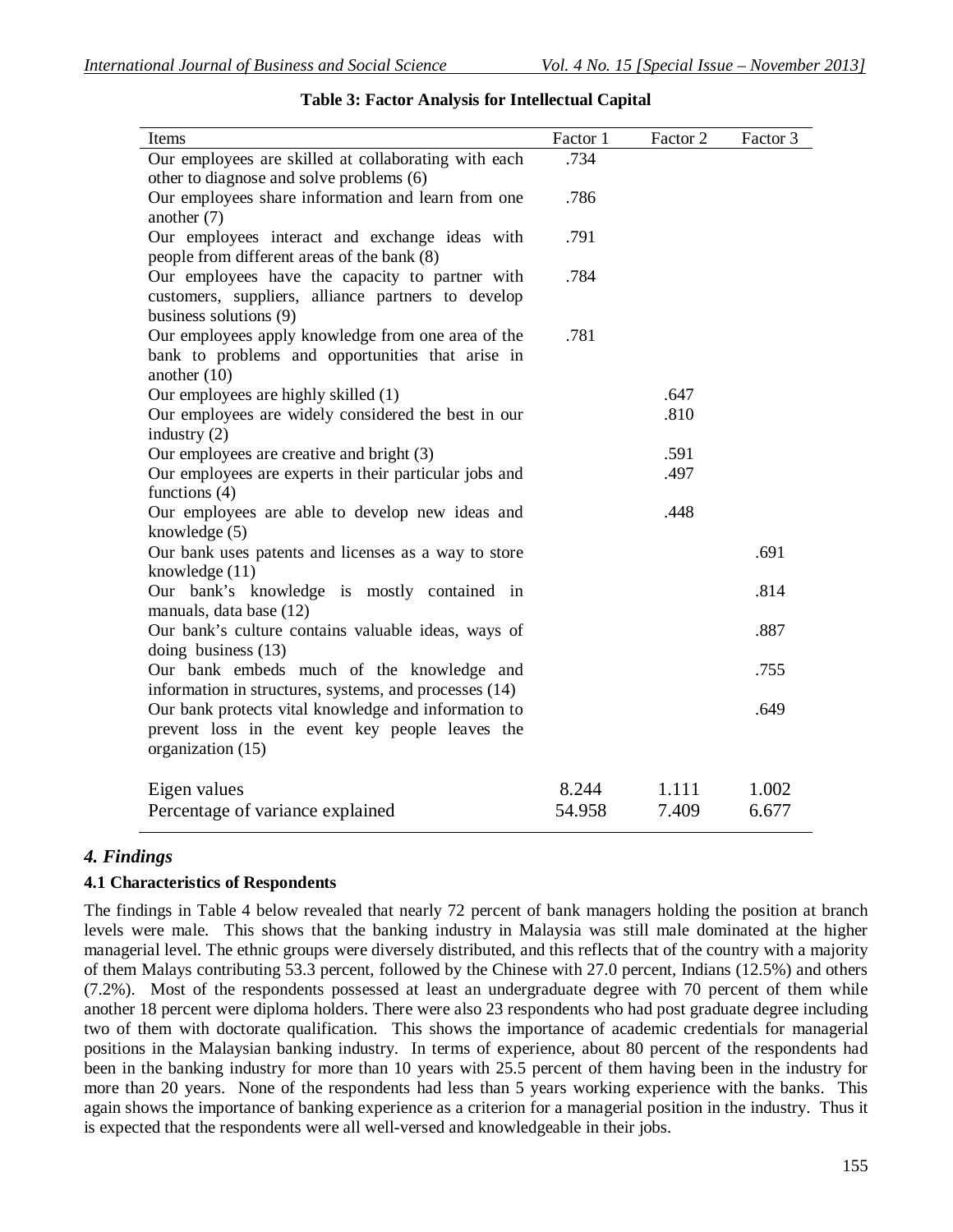Another important finding is that more than 75 percent of the respondents had been in the branch managerial position for less than 10 years and only 7.8 percent had been holding the post longer than 15 years. A possible reason for the low longevity of bank managers at branch levels is that long experienced bank managers would normally be pulled back to the head office for more responsible positions (Mahmood & Abd Rahman, 2007). The findings also revealed that about 70 percent of the respondents' banks had less than 25 employees. Only 30 of the banks had 25 or more staff employed at the branch levels. Therefore these findings show that the size of bank branch in Malaysia as measured by the number of employees is relatively small. This is expected as most banking operations today are fully computerized and the application of e-banking demands less employees.

#### **Table 4: Profile of the respondents**

#### **4.2 Test of Hypotheses**

Hypotheses 1, 2 and 3: There are significant relationships between human capital, relational capital, structural capital and bank performance. In order to assess these relationships, a multiple regression analysis was conducted, and the results are shown in Table 6. The overall model was significant  $(F = 59.278, p < .001)$  accounting for 34.3 percent of the variance in bank performance. When all three independent variables were considered simultaneously in the model, only two variables showed significant positive contribution to the performance, that is human capital ( $\beta$ = .394, p < .05) and structural capital ( $\beta$  = .351, p < .001). However, relational capital had shown no significant relationship with performance. Thus, only Hypotheses 1 and 3 are supported. The results are in contrast to most of major findings of previous studies (For example, Sharabani & Jawad, 2010; De Castro & Saez, 2008; Bontis, Keow & Richardson, 2002), which concluded that all constructs of IC contribute significantly to organizational performance. Only Seleim and Ashour (2007) did not find any relational capital influence to firm performance. The relational capital encompasses knowledge embedded within the bank in its relationship with the customers. The relatively small size of most banks in this study may have an impact on the relationships with the customers that it would not facilitate direct exchange and sharing of information. There is also a possibility that the advent of information technology in the banking system necessitates the less demand in face to face interactions with the customers.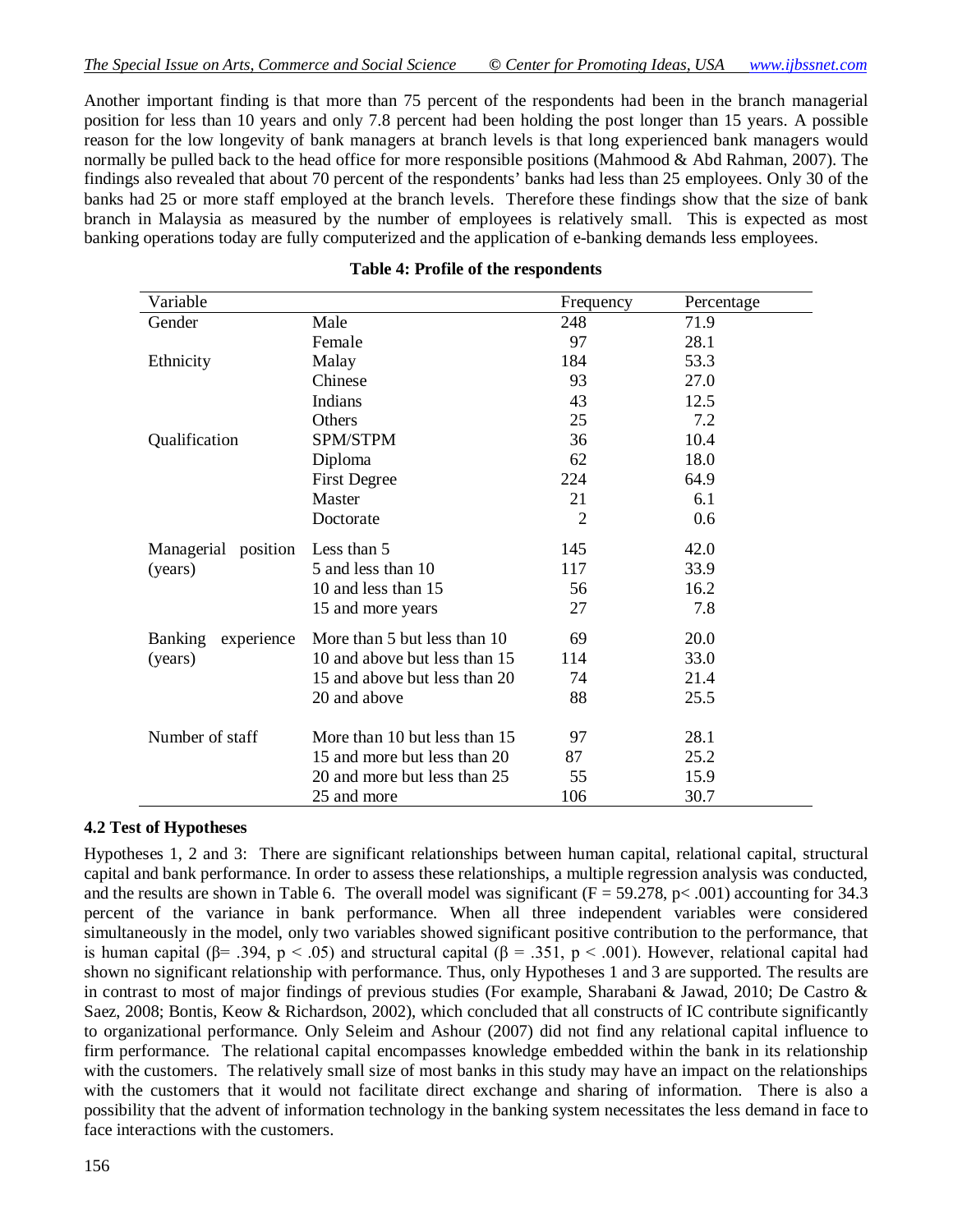|            | SS      | $\frac{d}{dt}$ | МS                                                                                                                                                                                                                                                                                                                                 |         | Sig.     |
|------------|---------|----------------|------------------------------------------------------------------------------------------------------------------------------------------------------------------------------------------------------------------------------------------------------------------------------------------------------------------------------------|---------|----------|
| Regression | 61.268  |                | 20.423                                                                                                                                                                                                                                                                                                                             | 59.278  | $.000**$ |
| Residual   | 117.482 | 341            | .345                                                                                                                                                                                                                                                                                                                               |         |          |
|            |         |                |                                                                                                                                                                                                                                                                                                                                    |         |          |
|            | B       | Beta           |                                                                                                                                                                                                                                                                                                                                    | Sig.    |          |
| HC         | .483    | .394           | 2.060                                                                                                                                                                                                                                                                                                                              | $.040*$ |          |
| RC         | $-.099$ | $-.080$        | $-.415$                                                                                                                                                                                                                                                                                                                            | .679    |          |
| <b>SC</b>  | .402    | .351           | 6.551                                                                                                                                                                                                                                                                                                                              | $000**$ |          |
|            | $\sim$  | $\cdot$ $\sim$ | $\mathbf{A}$ $\mathbf{A}$ $\mathbf{A}$ $\mathbf{A}$ $\mathbf{A}$ $\mathbf{A}$ $\mathbf{A}$ $\mathbf{A}$ $\mathbf{A}$ $\mathbf{A}$ $\mathbf{A}$ $\mathbf{A}$ $\mathbf{A}$ $\mathbf{A}$ $\mathbf{A}$ $\mathbf{A}$ $\mathbf{A}$ $\mathbf{A}$ $\mathbf{A}$ $\mathbf{A}$ $\mathbf{A}$ $\mathbf{A}$ $\mathbf{A}$ $\mathbf{A}$ $\mathbf{$ |         |          |

| Table 6: Regression of human capital (HC), relational capital (RC) and structural capital (SC) on |
|---------------------------------------------------------------------------------------------------|
| performance                                                                                       |

Significant \**p*< .05, \*\**p*< .001

### *5. Implications and Recommendations*

Past researchers have found that investments in information technology systems and bank efficiency have a significant impact on intellectual capital performance (Joshi et al, 2010; Shih et al, 2010; Kamath, 2007; Mavridis, 2004). They suggested that banks should address factors affecting intellectual capital performance towards developing their performance and in turn maximize their value creation. Kamath (2007) who studied banks in India also found that most big foreign banks were in the list of top performers in IC, while mainly domestic banks fared poorly or were average performers on the IC scale. Most of the big foreign banks were top performers because they have only corporate customers, they are also highly technology intensive and perform only specialized activities, and offer specific high value customized products. On the other hand, the domestic banks are basically poor customer base with huge non-performing assets, incorrect allocation of resources, huge employee costs, unplanned growth and bad investment decisions. Mavridis (2004) who surveyed 141 banks in Japan found that the best performing banks were those who mainly have very good results in the usage of their intellectual capital. He highlighted the fact that those with high intellectual capital are strongly contributing to the corporate performances.

Therefore, banks in Malaysia should find ways to cultivate and increase contents of IC in the industry. They should have a complete and comprehensive training and education to expand the professional knowledge, skills and creativity of employees for their human capital. They should also enhance employees with relational skills to maintain good and long-lasting relationships with all the stakeholders. This will have strong ramifications in the long-term effectiveness of the organizations. For structural capital, the banks should strive to improve the operational efficiency by enhancing the innovation capabilities and bettering the value of knowledge treasury and systems within their organizations. The interaction and accumulation of all dimensions of IC will create differentiated advantages and boost organizational competitiveness. Kaplan and Norton (1996) argued that this interaction may trigger absorption of information, which can transfer knowledge formats, stored and shared within the organizations.

This study is considered a first step in the knowledge-based research concerning intellectual capital in the banking industry in Malaysia. Intellectual capital is a knowledge-based research field that still faces some lack of cumulative theoretical development, presenting challenging opportunities to explore this concept further. The banking industry proved to be an excellent setting for the study, both in terms of firm's participation and the relevancy of the research questions involved. From the practical view, this study does offer evidence that bank's intellectual capital influences its performance. Thus, it provides a rough guide to help bank managers prioritize their efforts in regard to the dimensions of intellectual capital used in this study, to support their performances. This study also highlights how these banks can view resource acquisition as a path to competitive advantage, and to focus on optimizing resource acquisition activities to the bank's benefits.

This study is not without its limitations. The subjects for this study include only one sector of the business that is commercial banks, thus the findings may not be generalized to other organizations in Malaysia, or more generally, to any other settings. A larger sample of organizations by many other sectors might show different patterns. This needs to be investigated further. In addition, the data were obtained from the bank managers, who were considered the top person in each bank branch. They would have the most influence over how decisions were made at each of these banks.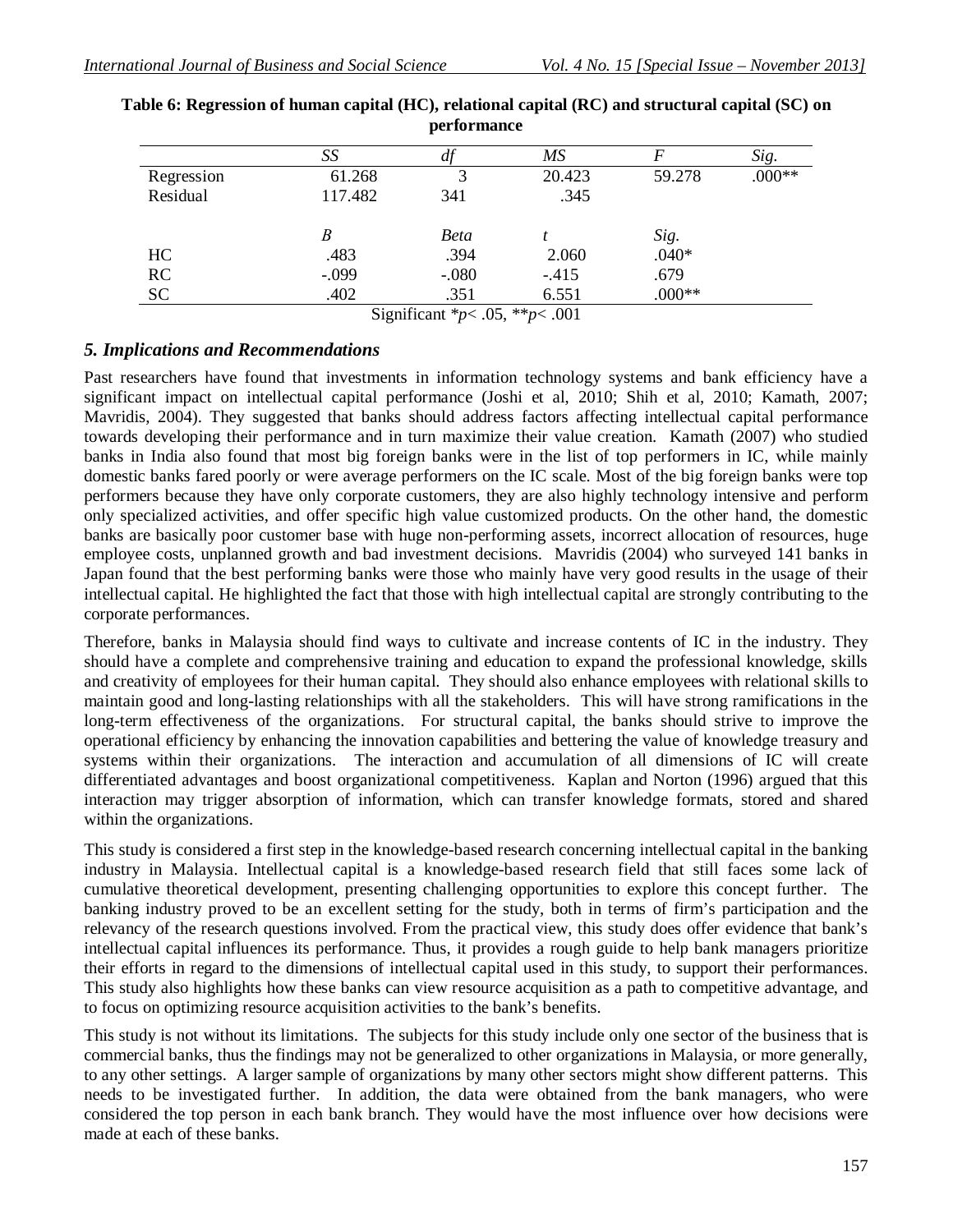It would be useful to obtain a broader sample of executives and perhaps even non-executives in various sections of the banks in future studies. This would minimize any potential bias in the data resulting from the level of informants. Furthermore, it would be interesting to compare perceptions of employees at different levels and account for differences in perceptions, if any. This study employed quantitative research methods, and the survey questionnaire was the only instrument used to collect data. Thus it is impossible to guarantee the reliability of data collected because it depended on the respondent's attention to detail when answering the questions. Perhaps future research should employ also qualitative methods which would include detailed interviews to elicit verbal descriptions of characteristics, cases, and the setting. Qualitative research usually involves fewer cases investigated in more depth than quantitative research. It would also provide a more comprehensive understanding of interactive and complex relationships among variables in specific contexts. Therefore this method could develop further insights into the practices of intellectual capital and entrepreneurial orientation in the banking sector.

#### *References*

Alreck, P. L. & Settle, R.B. (1995). *The survey research handbook*. Homewood: Irwin.

- Al Swidi, A.K. & Mahmood, R. (2011). How does organizational culture shape the relationship between entrepreneurial orientation and the organizational performance of banks. *European Journal of Social Sciences*, 20(1), 28-46.
- Babbie, E. (1990). *Survey research method*. Belmont, CA: Wadsworth.
- Barney, J. (2002). *Gaining and sustaining competitive advantage*. New Jersey: Prentice Hall.
- Bontis, N. (2002). Intellectual capital: an exploratory study that develops measures and models. In C.W. Choo & N. Bontis (eds). *The strategic management of intellectual capital and organizational knowledge*. New York: Oxford University Press.
- Bontis, N. (1999). Intellectual capital: an exploratory study that develops measures and models. *Management Decision*, 36(2), 63-76.
- Bontis, N., Keow, W.C.C. & Richardson, S. (2000). Intellectual capital and business performance in Malaysia industries. *Journal of Intellectual Capital*, 39, 437-469.
- Burpitt, W.J. & Bigoness, W. (1997). Leadership and innovation among teams-the impact of empowerment. *Small Group Research*, 3, 414-423.
- Cooper, D.R. & Schindler, P.S. (2006). *Business research method*. New York: McGraw Hill.
- Covin, J.G., Slevin, D.P. & Heeley, M.B. (2001). Strategic decision making in an intuitive vs technocratic mode: structural and environmental considerations. *Journal of Business Research*, 52(1), 51-67.
- Curado, C. & Bontis, N. (2007). Managing intellectual capital: the MIC matrix. *International Journal of Knowledge and Learning*, 3(2/3), 316-328.
- De Castro, G.M. & Saez, P.L. (2008). Intellectual capital in high tech firms: the case of Spain. *Journal of Intellectual Capital*, 9(1), 25-36.
- Dess, G. & Robinson, R. (1984). Measuring organizational performance in the absence of objective measures: the case of the privately held firm and conglomerate business unit. *Strategic Management Journal*, 5, 265-273.
- Dwairi, M.A. (2004). The moderating roles of national culture and the country institutional profiles on the effect of market orientation and entrepreneurial orientation on the performance of banks in Jordan. Unpublished DBA dissertation, Louisiana Tech University, US.
- Edvinsson, L. & Malone, M.S. (1997). *Intellectual capital: realizing your company's true value by finding its hidden brainpower*. NY: Harper.
- Garvin, D.A. (1993). Building a learning organization. *Harvard Business Review*, July-August, 78-91.
- Gold, A.H., Malhotra, A. & Segars, A.H. (2001). Knowledge management: an organizational capabilities perspective. *Journal of Management information Systems*, 18, 185-215.
- Good, P.I. & Hardin, J.W. (2003). *Common errors in statistics*. New York: John Wiley.
- Grace, C.C.L. (2006). Integrating knowledge management into market orientation: impact on hotel performance. Unpublished PhD thesis, Hong Kong Polytechnic University, Hong Kong.
- Gupta, A.K. & Govindarajan, V. (1984). Business unit strategy, managerial characteristics and business unit effectiveness at strategy implementation. *The Academy of Management Journal*, 27(1), 25-41.
- Hair, J.F., Anderson, R.E., Tatham, R.L. & Black, W.C. (2006). *Multivariate data analysis with readings*. NJ: Prentice Hall.
- Hsu, H.Y. & Fang, W. (2009). Intellectual capital and new product development performance: the mediating role of organizational learning capability. *Technological Forecasting and Social Change*, 76(5), 664-677.